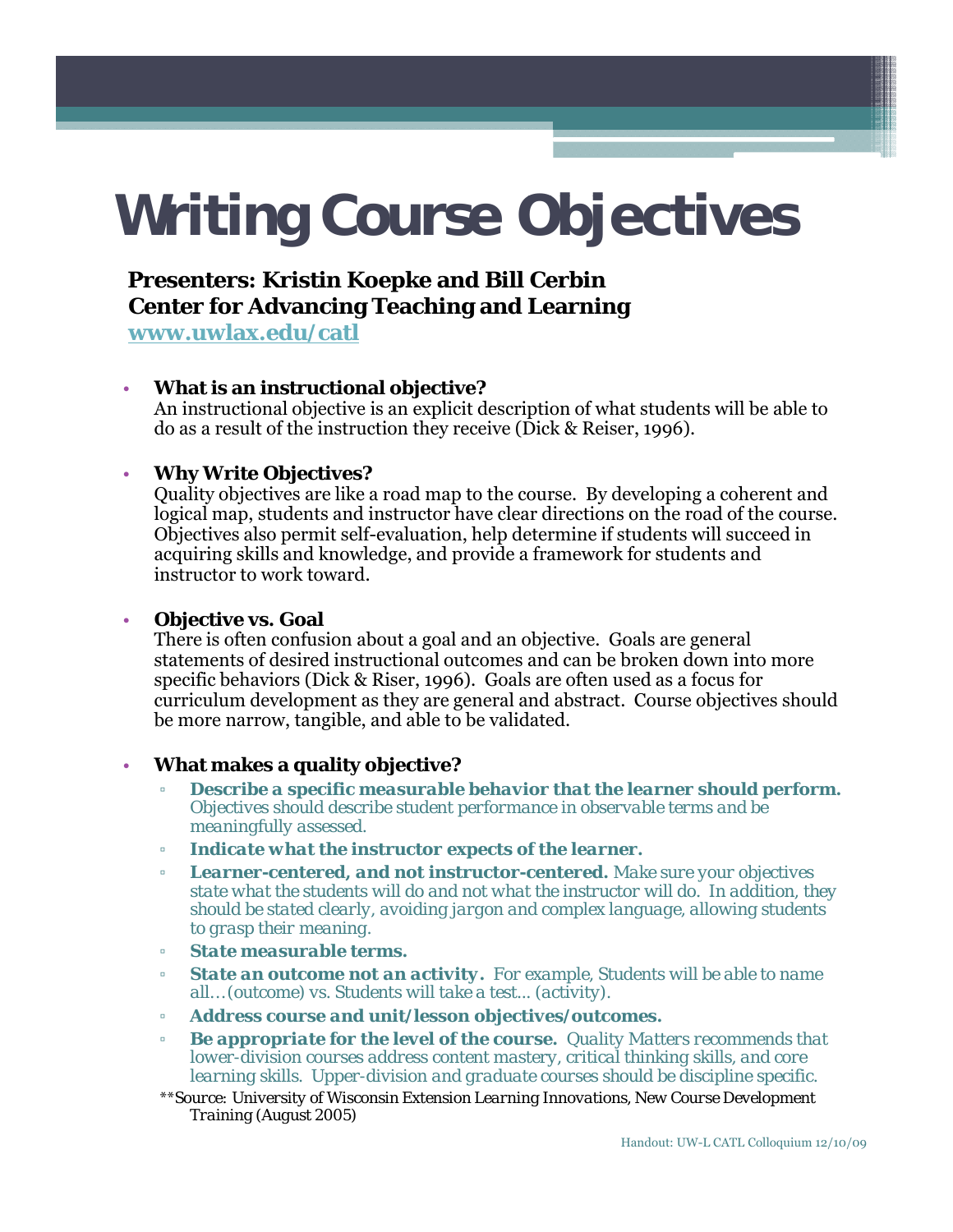## • **Bloom's Taxonomy of Cognitive Domain**

A hierarchy from less to more complex ideas of student learning.

| <b>LEVEL</b>         | <b>DEFINITION</b>                                                                                                                             | <b>SAMPLE</b><br><b>VERBS</b>                                | <b>SAMPLE</b><br><b>BEHAVIORS</b>                                                                                                                                        |  |
|----------------------|-----------------------------------------------------------------------------------------------------------------------------------------------|--------------------------------------------------------------|--------------------------------------------------------------------------------------------------------------------------------------------------------------------------|--|
| <b>KNOWLEDGE</b>     | Student recalls or<br>recognizes information,<br>ideas, and principles<br>in the approximate<br>form in which they<br>were learned.           | Write<br>List<br>Label<br>Name<br><b>State</b><br>Define     | The student will define<br>the 6 levels of Bloom's<br>taxonomy of the<br>cognitive domain.                                                                               |  |
| <b>COMPREHENSION</b> | Student translates,<br>comprehends, or<br>interprets information<br>based on prior<br>learning.                                               | Explain<br>Summarize<br>Paraphrase<br>Describe<br>Illustrate | The student will explain<br>the purpose of Bloom's<br>taxonomy of the<br>cognitive domain.                                                                               |  |
| <b>APPLICATION</b>   | Student selects, trans-<br>fers, and uses data<br>and principles to<br>complete a problem<br>or task with a mini<br>mum of direction.         | Use<br>Compute<br>Solve<br>Demonstrate<br>Apply<br>Construct | The student will<br>write an instructional<br>objective for each<br>level of Bloom's<br>taxonomy.                                                                        |  |
| <b>ANALYSIS</b>      | Student distinguishes,<br>classifies, and relates<br>the assumptions,<br>hypotheses, evidence,<br>or structure of a<br>statement or question. | Analyze<br>Categorize<br>Compare<br>Contrast<br>Separate     | The student will<br>compare and contrast<br>the cognitive and<br>affective domains.                                                                                      |  |
| <b>SYNTHESIS</b>     | Student originates,<br>integrates, and<br>combines ideas into a<br>product, plan or<br>proposal that is new<br>to him or her.                 | Create<br>Design<br>Hypothesize<br>Invent<br>Develop         | The student will<br>design a classification<br>scheme for writing<br>educational objectives<br>that combines the<br>cognitive, affective,<br>and psychomotor<br>domains. |  |
| <b>EVALUATION</b>    | Student appraises,<br>assesses, or critiques<br>on a basis of specific<br>standards and criteria.                                             | Judge<br>Recommend<br>Critique<br>Justify                    | The student will<br>judge the effectiveness of<br>writing objectives using<br>Bloom's taxonomy.                                                                          |  |

Handout: UW-L CATL Colloquium 12/10/09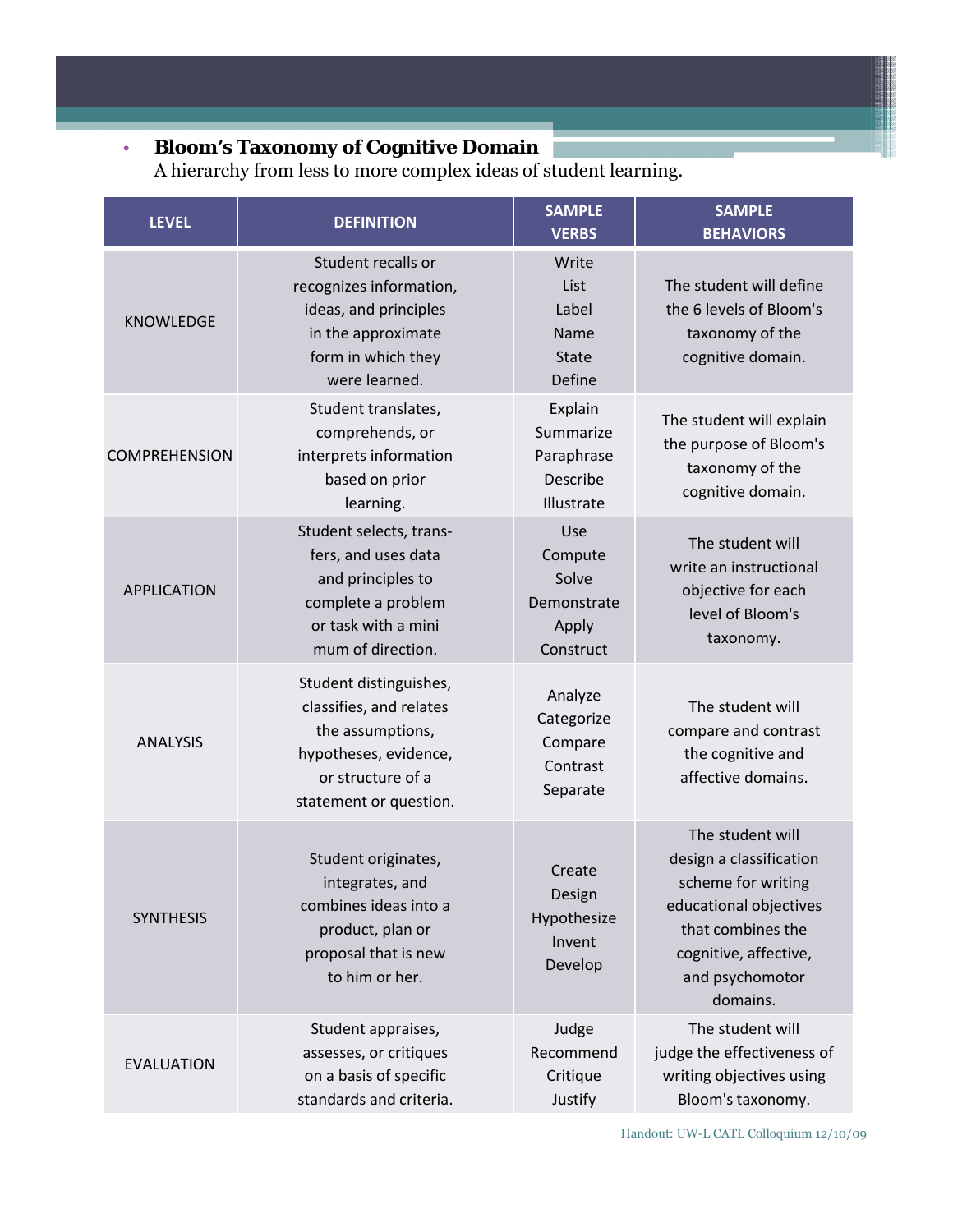• **Verbs** to Use

| Knowledge                                                                                                                                                               | Comprehension                                                                                                                                                        | Application                                                                                                                                                                               | Analyze                                                                                                                                                                                   | Synthesis                                                                                                                                                                                           | Evaluation                                                                                                                                                                                  |
|-------------------------------------------------------------------------------------------------------------------------------------------------------------------------|----------------------------------------------------------------------------------------------------------------------------------------------------------------------|-------------------------------------------------------------------------------------------------------------------------------------------------------------------------------------------|-------------------------------------------------------------------------------------------------------------------------------------------------------------------------------------------|-----------------------------------------------------------------------------------------------------------------------------------------------------------------------------------------------------|---------------------------------------------------------------------------------------------------------------------------------------------------------------------------------------------|
| $\cdot$ Cite<br>$\cdot$ Choose<br>• Define<br>• Label<br>$\cdot$ List<br>• Locate<br>• Match<br>$\cdot$ Name<br>• Recall<br>• Recognize<br>$\bullet$ Record<br>• Repeat | $•$ Arrange<br>• Associate<br>• Clarify<br>• Classify<br>• Convert<br>• Describe<br>· Diagram<br>$\bullet$ Draw<br>• Discuss<br>• Estimate<br>• Explain<br>• Express | • Adapt<br>$\cdot$ Apply<br>• Catalogue<br>$\cdot$ Chart<br>•Compute<br>•Consolidate<br>• Demonstrate<br>• Develop<br>• Employ<br>$\bullet$ Extend<br>• Extrapolate<br>• Generalize       | • Analyze<br>• Appraise<br>$\bullet$ Audit<br>• Break down<br>• Calculate<br>• Categorize<br>• Certify<br>•Compare<br>• Contrast<br>• Correlate<br>• Criticize<br>$\bullet$ Deduce        | • Arrange<br>• Assemble<br>• Build<br>$\cdot$ Combine<br>•Compile<br>•Compose<br>• Conceive<br>$\cdot$ Construct<br>• Create<br>• Design<br>• Devise<br>• Discover                                  | • Appraise<br>• Approve<br>• Assess<br>$\cdot$ Choose<br>$\bullet$ Conclude<br>$\cdot$ Confirm<br>• Criticize<br>$\cdot$ Critique<br>• Diagnose<br>• Evaluate<br>$\cdot$ Judge<br>• Justify |
| $\bullet$ Select<br>• State<br>• Write                                                                                                                                  | • Identify<br>• Locate<br>• Outline<br>• Paraphrase<br>• Report<br>• Restate<br>• Review<br>$\cdot$ Sort<br>• Summarize<br>•Transfer<br>•Translate                   | • Illustrate<br>$\cdot$ Infer<br>•Interpolate<br>•Interpret<br>• Manipulate<br>$\bullet$ Modify<br>$\bullet$ Order<br>• Predict<br>• Prepare<br>• Produce<br>• Relate<br>$\bullet$ Sketch | • Defend<br>• Detect<br>• Diagram<br>• Differentiate<br>• Discriminate<br>• Distinguish<br>$\cdot$ Examine<br>$\cdot$ Infer<br>$\cdot$ Inspect<br>· Investigate<br>• Question<br>• Reason | $\cdot$ Draft<br>$\cdot$ Formulate<br>$\cdot$ Generate<br>• Integrate<br>$\bullet$ Make<br>$\cdot$ Manage<br>•Organize<br>$\cdot$ Plan<br>$\bullet$ Predict<br>• Prepare<br>• Propose<br>• Recorder | • Prioritize<br>$\bullet$ Prove<br>$\cdot$ Rank<br>$\cdot$ Rate<br>• Recommend<br>• Research<br>$\cdot$ Resolve<br>$\cdot$ Revise<br>• Rule on<br>$\cdot$ Select<br>• Support<br>•Validate  |
|                                                                                                                                                                         | Level 1: Recall                                                                                                                                                      | $\cdot$ Submit<br>•Tabulate<br>•Transcribe<br>$\cdot$ Use<br>• Utilize                                                                                                                    | • Separate<br>$\bullet$ Solve<br>$\cdot$ Survey<br>$\cdot$ Test<br>$\cdot$ Uncover<br>$\cdot$ Verify<br>Level 2: Interpretation                                                           | • Reorganize<br>$\cdot$ Set up<br>$\bullet$ Structure<br>• Synthesize                                                                                                                               | Level 3: Problem-Solving                                                                                                                                                                    |

\*\* Source: Handout "Writing Objectives" by Betsy Knowles – Original Source: Waller, Kathy V. "Writing Objectives: Key Verbs, Cognitive (Thinking) Domain." Writing Instructional Objectives. NAACLS. 12 Jan 2007 <http://www.naacls.org/docs/announcement/writing-objectives.pdf>.